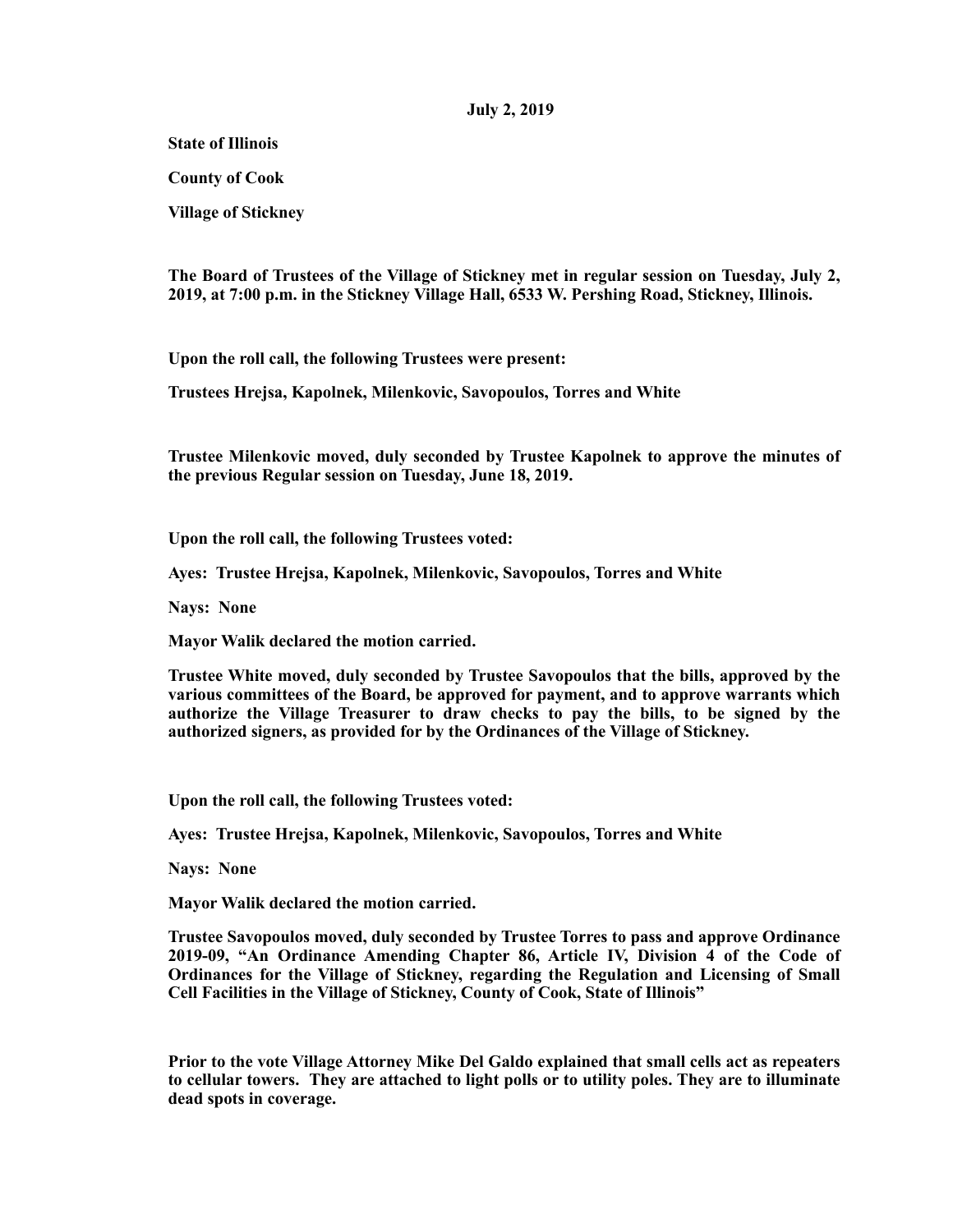**Upon the roll call, the following Trustees voted:** 

**Ayes: Trustee Hrejsa, Kapolnek, Milenkovic, Savopoulos, Torres and White** 

**Nays: None** 

**Mayor Walik declared the motion carried.** 

**Trustee White moved, duly seconded by Trustee Savopoulos to approve Resolution 12-2019, "A Resolution Authorizing and Approving a Certain Proposal From Ampstun Corporation for Certain Billing and Data Conversion Services for the Village of Stickney"** 

**Page 2** 

**Prior to the vote the Mayor explained that this is updating our water system. The computer is about 10 years old. We are now moving to Windows 10. We upgraded the printer and the software.** 

**Upon the roll call, the following Trustees voted:** 

**Ayes: Trustee Hrejsa, Kapolnek, Milenkovic, Savopoulos, Torres and White** 

**Nays: None** 

**Mayor Walik declared the motion carried.** 

**Trustee Savopoulos moved, duly seconded by Trustee Hrejsa to grant permission for a block party on August 17, 2019 on the 3900 block of Scoville.** 

**Upon the roll call, the following Trustees voted:** 

**Ayes: Trustee Hrejsa, Kapolnek, Milenkovic, Savopoulos, Torres and White** 

**Nays: None** 

**Mayor Walik declared the motion carried.** 

**Trustee Kapolnek moved, duly seconded by Trustee Torres to grant permission for a block party on August 17, 2019 on the 4100 block of Maple.** 

**Upon the roll call, the following Trustees voted:** 

**Ayes: Trustee Hrejsa, Kapolnek, Milenkovic, Savopoulos, Torres and White** 

**Nays: None** 

**Mayor Walik declared the motion carried.** 

**MAYOR'S REPORT: The Mayor wished everyone a Happy 4th of July. He informed people of the August 4, Senior Luncheon. He suggested that people spread the word to the seniors that they know. The mayor also alerted us to the July 24, 2019 Bid Opening for Pavement Improvements on 45th Street to Harlem Avenue with money we received from the county. There will also be a bid opening for the pumping station building's masonry repairs.**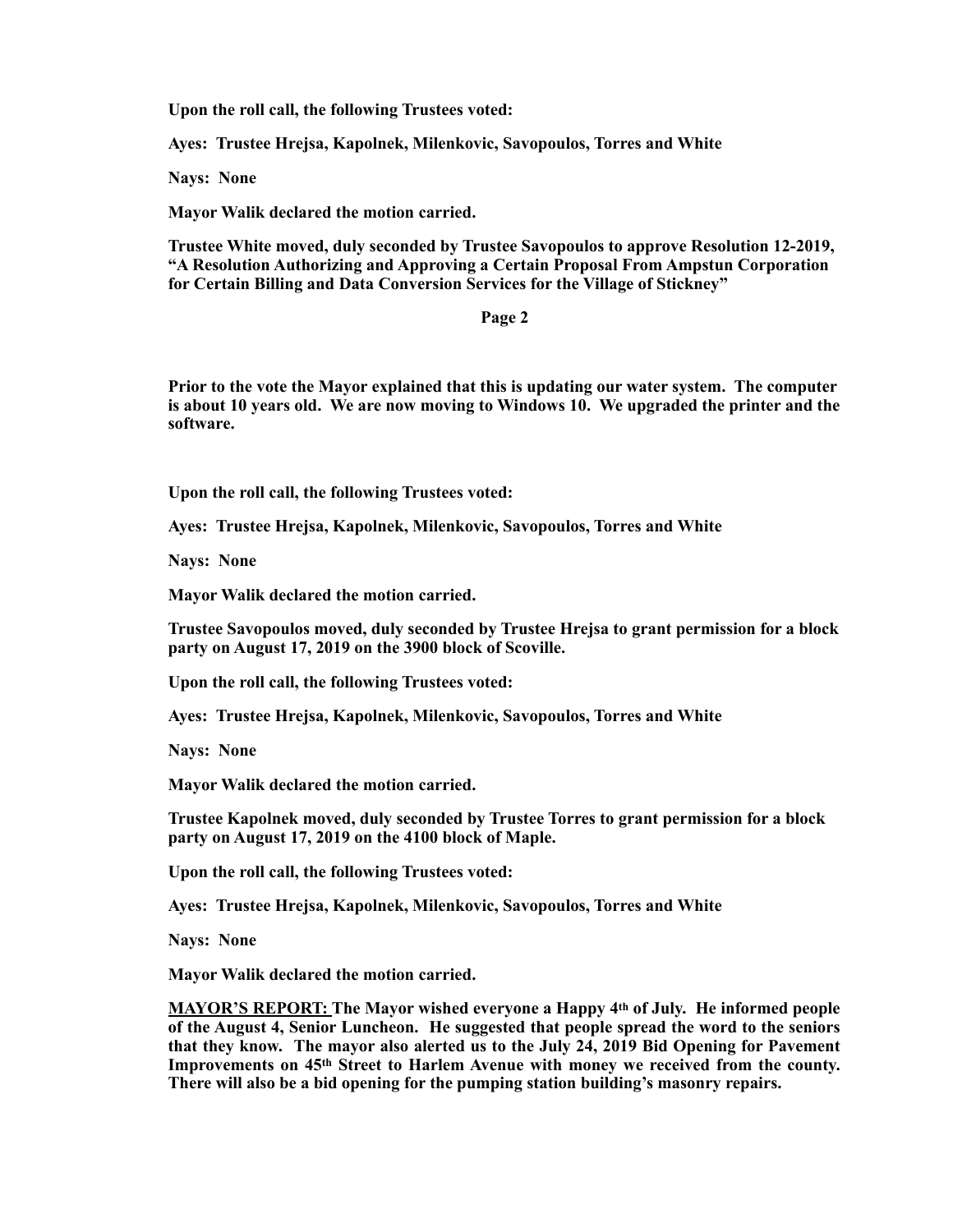**CLERK'S REPORT: The Clerk continued with information pertaining to the 2020 Census. She told the audience that if three in-person attempts to count a household are unsuccessful, enumerators will attempt to conduct an interview with a proxy respondent if they determine the proxy has sufficient knowledge of who lived in the housing unit on April 1, 2020. Proxies can include: Neighbors; Relative of the occupants; Landlords or building managers; Real estate agents and new occupants (if the residents moved at the time of the Census Day); Local government employees (clerks, tax collectors and other administrative staff); Utility workers or postal service employees: Once all attempts to count a housing unit have been exhausted, the Census Bureau will use federal and local administrative records to fill in missing information. Examples of administrative records include: IRS documents (1040 Forms); Medicare and Medicaid forms; Social Security Numerical identification System records; U.S.Postal Office files; Supplemental Nutrition Assistance Program (SNAP); Records from previous census surveys:** 

## **TRUSTEE REPORTS:**

**All the Trustees wished a Happy 4th to everyone.** 

## **Page 3**

**Trustee Hrejsa reminded people that there is no Music in the Park this week. July 10th is the next Music in the Park.** 

**Trustee Kapolnek recommended that people keep their animals protected during the 4th of July and not let them run out of the house due to fireworks.** 

**Trustee Savopoulos reported that he and Trustee White met with Senator Sandoval to discuss the Capital Bill that was passed. The Trustee is happy to say that we secured \$500,000.00 for Capital Projects in Stickney.** 

**Trustee White elaborated on the meeting with Senator Sandoval. The meeting lasted for two hours. We talked about a lot of different subjects. He committed to giving us this money for our community at the very end of our conversation when we were ready to leave. Trustee White also told us about a conversation with Senator Landek who represents a small portion of our community. He also committed \$50,000.00. In addition, we were told that this Capital Bill, this \$45 billion, is not all going to be spent in the first year. There will be an opportunity to get this money over the next ten years. This money is to be spent on roads, bridges, streets, sidewalks and infrastructure over the next ten years. Our initial money that we are going to get, we will have the opportunity to get more over the next ten years.** 

## **DEPARTMENT REPORTS:**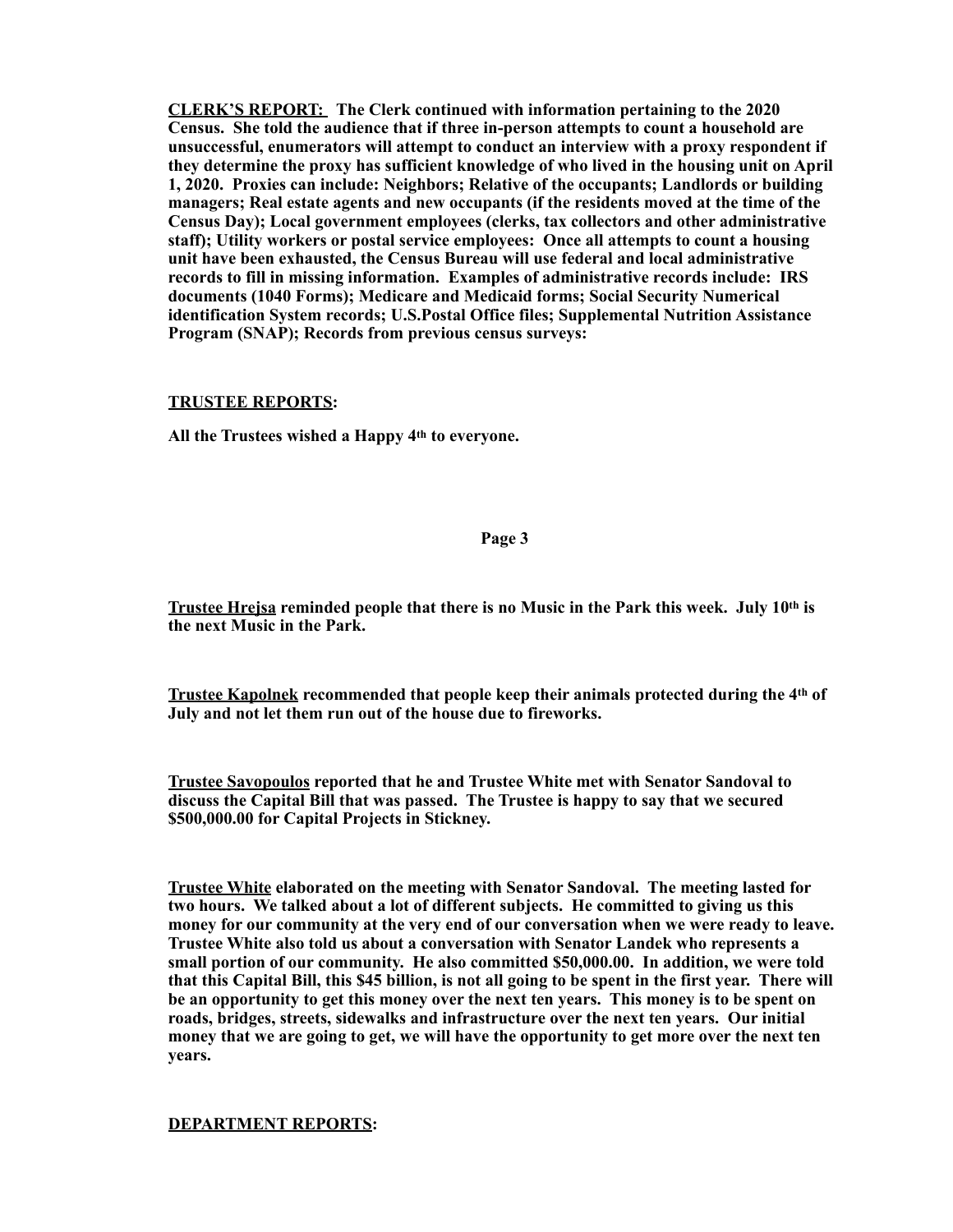**Public Works Director Joe Lopez reminded us that the garbage pick-up schedule will be pushed back because of the 4th of July. Public Works employees focused on cleaning the alley on resident's side of Harlem Avenue.** 

**Fire Chief Jeff Boyajian reminded people to check on their elderly neighbors during this hot weather. If you believe there is something wrong, call 9-1-1. He gave tips on caring for animals during this hot weather and the 4th of July.** 

**Police Chief Dan Babich anticipated the fireworks as the war is coming. He spoke of the new payroll system which was recently established. The department heads, Deputy Police Chief Jaczak, Fire Chief Boyajian, Public Works Director Lopez and Beth the Administrative Assistant, are doing a great job with the new system with very few glitches. That is a big thing for moral. There is nothing worse when your payroll and your checks are messed up. It went over smooth. The changeover with Cicero with the 9-1-1 dispatch went smoothly. The Police Chief now discussed the alleyways. We can tow the vehicles now that people have been leaving in the alleys. People abandoned them and use the alleys as a salvage yard. There are other things going on. Our officers are focusing in on our immediate boundaries of the Village for the summer. They are working the alleys and streets writing tickets on stop signs, barricades and speeders. Our surrounding towns have been having a lot of thiefs. We are trying to minimize that by keeping our officers in close to the home front. Once the weather gets cold they will go inside and we won't get so many problems. The 4th of July is the busiest time of the year. There is so much going on. If you don't get hit with traffic accidents or fireworks calls. We can hear fireworks going off in other communities. We are going to update Facebook every hour as to what is going on. We are going to have a signup there for spotters of fireworks. In other matters, Sergeant Cruz Ortiz located a 15-year-old kid within one day for doing graffiti in the** 

**Page 4** 

**Village. He marked a garage, a building, a sidewalk and a dumpster. He confessed and he was charged. We have good officers here. The Mayor added in that Public Works removed the graffiti immediately. He mentioned that the combined dispatch will be reported on at the next board meeting. There were internal concerns that were addressed.** 

**There being no further business, Trustee White moved, duly seconded by Trustee Kapolnek that the meeting be adjourned. Upon which the Board adopted the motion at 7:20 p.m.** 

 $\mathcal{L}_\mathcal{L} = \mathcal{L}_\mathcal{L} = \mathcal{L}_\mathcal{L} = \mathcal{L}_\mathcal{L} = \mathcal{L}_\mathcal{L} = \mathcal{L}_\mathcal{L} = \mathcal{L}_\mathcal{L} = \mathcal{L}_\mathcal{L} = \mathcal{L}_\mathcal{L} = \mathcal{L}_\mathcal{L} = \mathcal{L}_\mathcal{L} = \mathcal{L}_\mathcal{L} = \mathcal{L}_\mathcal{L} = \mathcal{L}_\mathcal{L} = \mathcal{L}_\mathcal{L} = \mathcal{L}_\mathcal{L} = \mathcal{L}_\mathcal{L}$ 

 **Respectfully submitted,**